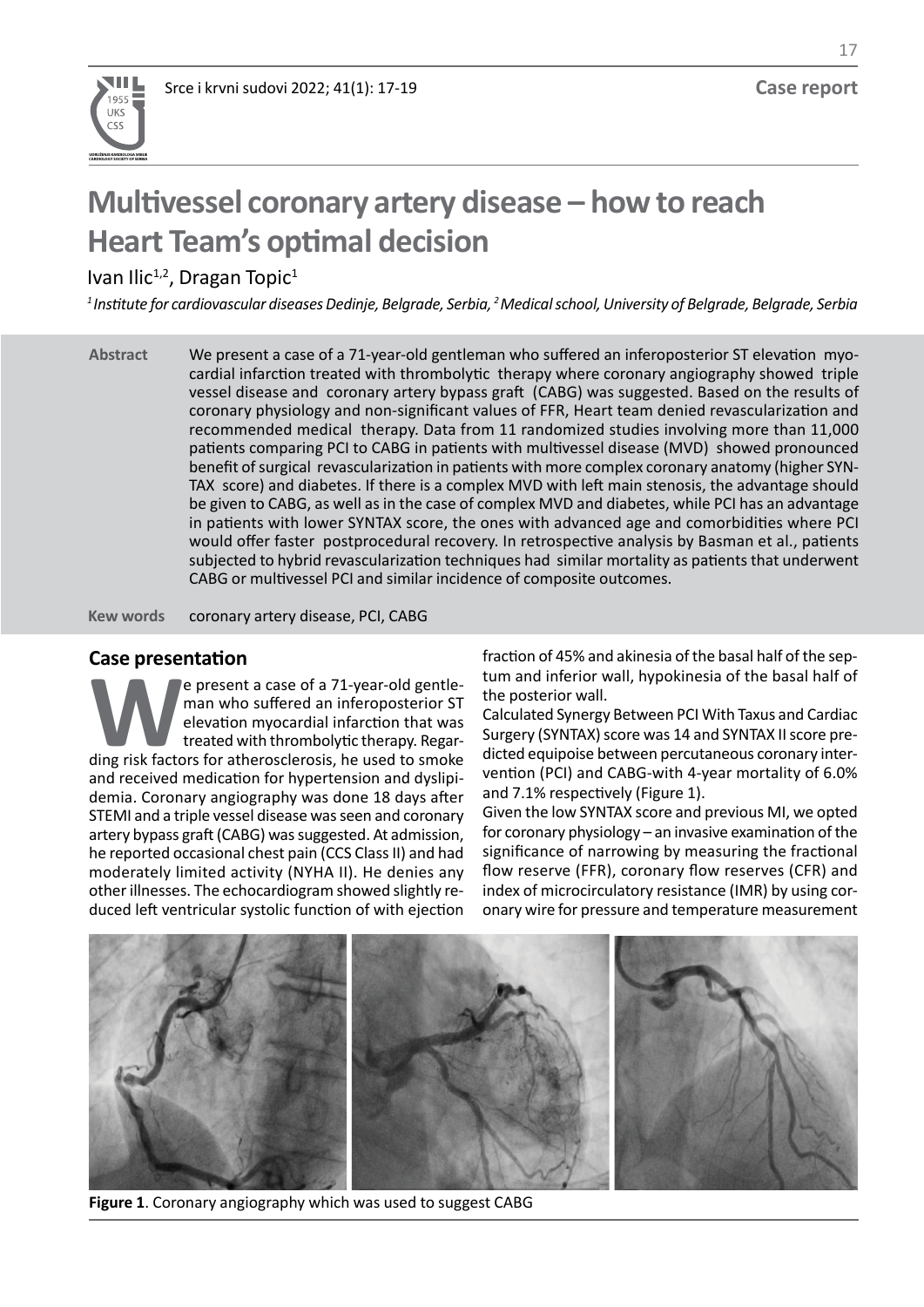

**Figure 2**. Measured coronary physiology parameters in RCA, Cx and LAD

Pressure Wire X (Abbott Vascular, Plymouth, MN, US) Society of Cardiologists and the Euro and continuous adenosine infusion. The acquired values were as follows: right coronary artery (RCA) FFR 0.84, CFR 1.3, IMR 24.8; circumflex artery (Cx) - FFR 0.95, CFR 2.6, IMR 18.3 and left anterior descending (LAD) FFR 0.90, CFR 1.9, IMR 10.9 (Figure 2).

Based on the results of coronary physiology and nonsignificant values of FFR with low CFR and borderline IMR values that indicated presence of microvascular dysfunction without significant narrowing of the epicardial coronary arteries, Heart team denied any form of revascularization and recommended maximum medical therapy.

#### **Discussion**

Multivessel coronary artery disease (MVD) and adequate method of revascularization has been a matter of debate in the cardiology community for more than 20 **Discussion** years<sup>1</sup>. The concept of "Heart Team" (HT) was established for multidisciplinary approach to individual patient in order to reach an evidence-based decision re- A special attention should be devoted to garding the appropriate treatment. In case of a patient with coronary artery disease (CAD), the role of HT is to adequately evaluate anatomical complexity of coronary disease, the possibility of complete revascularization, the assessment of surgical risk of procedure and possible complications of any method of revascularization. The aim of the assessment is to determine the risk – benefit ratio in terms of procedural risks (risk of death, myocardial infarction, heart failure) and periprocedural myocalular infaction, neart lanure) and periprocedural Thosis, despite lewer patients with these characterist<br>complications (cerebrovascular event, kidney failure, The randomized studies, surgical treatment would pro complications at puncture site, need for transfusion, new onset arrhythmia or wound infection) versus pos- Previous research in this field has been designed before sible benefits in terms of prolongation of life, absence of myocardial infarction and improvement in quality of life. of myocardial infarction and improvement in quality of velopment of coronary physiology and imaging tech-<br>life

The superiority of surgical treatment in case of a patient with MVD has been repeatedly examined in relation to PCI with the development of advanced techniques in interventional cardiology<sup>3</sup>. In daily practice, despite the development in interventional techniques – new generations of drug eluting stents (DES), intravascular imaging (IVUS, OCT), use of coronary physiology (CFR, FFR) and advanced antithrombotic therapies in patients with MVD, the advantage is almost always given to surgical treatment. Current recommendations from European

Society of Cardiologists and the European Association of Cardiothoracic Surgeons give absolute advantage to surgical treatment in patients with anatomically complex MVD (high SYNTAX score), while in the intermediate complexity of coronary disease (SYNTAX<22) outcomes, except for myocardial infarction, are similar. If the results of coronary physiology and non- the patient suffers from diabetes, the things are slightly different. Aggregated data from 11 randomized studies involving more than 11,000 patients and comparing PCI values that indicated presence of inicrovascular dysidic-through more than 11,000 patients and comparing FCR tion without significant narrowing of the epicardial coro-to CABG in patients with MVD showed lower five-year mortality rates in those treated with surgical revascularization compared to those treated with PCI (11.5% after PCI to 8.9% after CABG; HR 1. 28, 95% CI 1. 09-1·49;p=0. 0019), including diabetes patients (15. 5% *vs.* 10. 0%; 1. Forty-eight, one. 19-1. 84; p=0. 0004), but not in patients who did not suffer from diabetes (8.7% *vs* 8.0%; 1.08, 0.86–1.36; p=0.49). Additionally, the benefit of surgical revascularization was more pronounced in patients with more complex coronary anatomy (higher SYNTAX score)<sup>4</sup>. ization and recommended maximum medical therapy.<br>
PCI to 8.9% after CABG; HR 1. 28, 95% CI 1. 09-1.49; p=0.<br>
OO19), including diabetes patients (15. 5% vs. 10. 0%; 1.<br>
Forty eight, one 19.1, 84: p=0, 0004), but not in pe

A special attention should be devoted to a patient with significant stenosis of left main stem. Previously, availwith coronary artery disease (CAD), the role of HT is to able data from randomized studies and meta-analyses with the cardiomized studies and meta-analyses showed similar results regarding death, myocardial infarction and repeated revascularization if patients underived or proceeding or complete relationalization, and the repeated relationalization is patiently and the assessment of surgical risk of procedure and possi-<br>derwent CABG or PCI with DES stent<sup>2,5</sup>. The aforementioned meta-analysis demonstrated similar five-year The aim of the assessment is to determine the risk - mortality (10.7% after PCI *vs* 10.5% after CABG; p=0·52)<sup>4</sup>. In patients with complex coronary anatomy and LM stenosis, despite fewer patients with these characteristics in randomized studies, surgical treatment would probably be the best treatment option $2,4$ .

> Previous research in this field has been designed before significant advances in interventional cardiology like deniques, which means that, in previously published randomized trials, not many patients had these techniques applied during PCI. Therefore, when choosing revascularization techniques in MVD, complete revascularization of all hemodynamically significant lesions should be sought, either based on anatomical or functional significance obtained using non-invasive or invasive tests to prove it (CFR and FFR) $6$ .

> An interesting alternative is a hybrid approach - combining the surgical revascularization with LIMA (left internal mammary artery) graft and PCI of other lesions in pa-